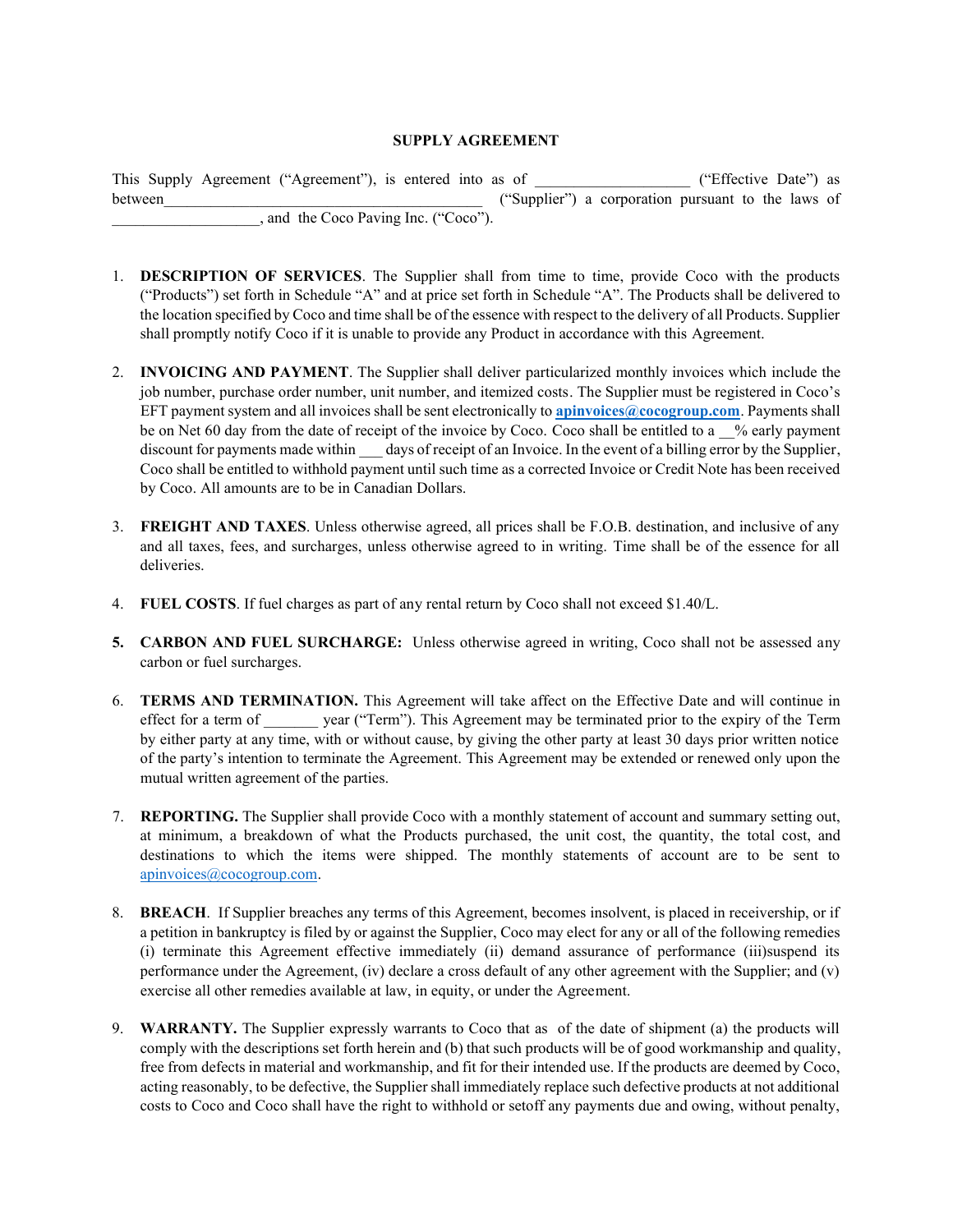until such time as the product has been replaced. All Products sold under this Agreement shall be warranted for a period of not less than years.

- 10. **INSURANCE**. The Supplier shall ensure that the Supplier maintains insurance coverage in an amount sufficient to cover the Products on a 'replacement – basis' until such time as the Products are delivered to Coco, and for the duration of any applicable warranty period. Coco shall carry insurance on any Products rented from the Supplier in an amount deemed appropriate by Coco, in its sole and absolute discretion. At Coco's request, the Supplier shall provide a certificate of insurance confirming that the Supplier has at least the minimum insurance coverage required under this Agreement.
- 11. **WSIB/WCB**. If the Supplier is providing any labour or services, the Supplier shall be insured under the relevant applicable workplace safety and insurance legislation and provide Coco with an up-to-date clearance certificate from the same. The Supplier agrees to indemnify and hold harmless Coco from any liability incurred by the Supplier as a result of any independent operator, as defined by the relevant workplace safety and insurance legislation, who is not insured under the *Workplace Safety and Insurance Act*, 1997, the *Workers Compensation Act*, or any comparable legislation, now enacted or as amended from time to time, whether or not the injury to the independent operator is caused by the act, omission, or negligence of Coco.
- 12. **CVOR**. If applicable to services being provided, the Supplier shall provide Coco with (i) a recent (within past 30 days) CVOR Safety Rating Report indicating a rating of not less than "Satisfactory"; (ii) proof of appropriate and adequate vehicle and liability insurance; and (iii) a Commercial Driver's Abstract, together with proof of driver training, if necessary, which is acceptable to Coco, at its sole discretion. At all times the Supplier shall be solely responsible for the insurance and maintenance of vehicles deployed for the purpose of providing services to Coco, including providing all drivers with proper personal protective equipment (PPE). At all times the Supplier shall be solely responsible for ensuring that all loads are properly secured, covered, and transported in accordance with prevailing weather conditions, road conditions. The Supplier hereby understands and agrees that any losses sustained between the point of loading and the final destination shall be deducted from the Supplier's invoice. At all times the Supplier shall be solely responsible to ensure that their vehicles and drivers comply with all relevant laws, regulations, and industry best practices.
- 13. **INDEMNITY.** The Supplier agrees to indemnify and hold Coco harmless against any loss or damages incurred by Coco, or those for whom it is responsible at law, for any and all claims arising from or in connection to the use of the purchased or rented products from the Supplier, except where such claims arise or are caused as a result of Coco's sole gross negligence. Damages as referred to herein shall include any monetary damages, court costs, legal fees and disbursements, and any other costs or damages suffered by Coco arising from, or in connection with, claims made pursuant to this paragraph.
- 14. **WAIVER**. No waiver of any provision of this Agreement will be valid unless in writing and signed by the Party against whom such waiver is sought to be enforced. A waiver or consent by a Party on any occasion is only effective in that instance and will not be construed as a bar to or waiver of any other right on any other occasion.
- 15. **ASSIGNMENT.** This Agreement is for the benefit of the parties hereto and not for any other individual or entity. The Supplier may not delegate its performance or assign its rights hereunder without Coco's prior written consent.
- 16. **CONFIDENTIALITY**. The supplier shall keep the existence of any and all terms and information referenced in this Agreement strictly confidential and, in perpetuity, shall not disclose to any third party any of the Confidential Information. The Supplier shall take reasonable measures to protect the secrecy of and avoid the disclosure or use of the Confidential Information of the other party in order to prevent it from falling into the public domain or the possession of persons other than those person authorized under the Agreement to have any such Confidential Information. Each Party is authorized to disclose the Confidential Information of the other party solely to employees that are informed of it its confidential nature and directed to treat the Confidential Information confidentially and not use it other than in connection with the terms of this Agreement.